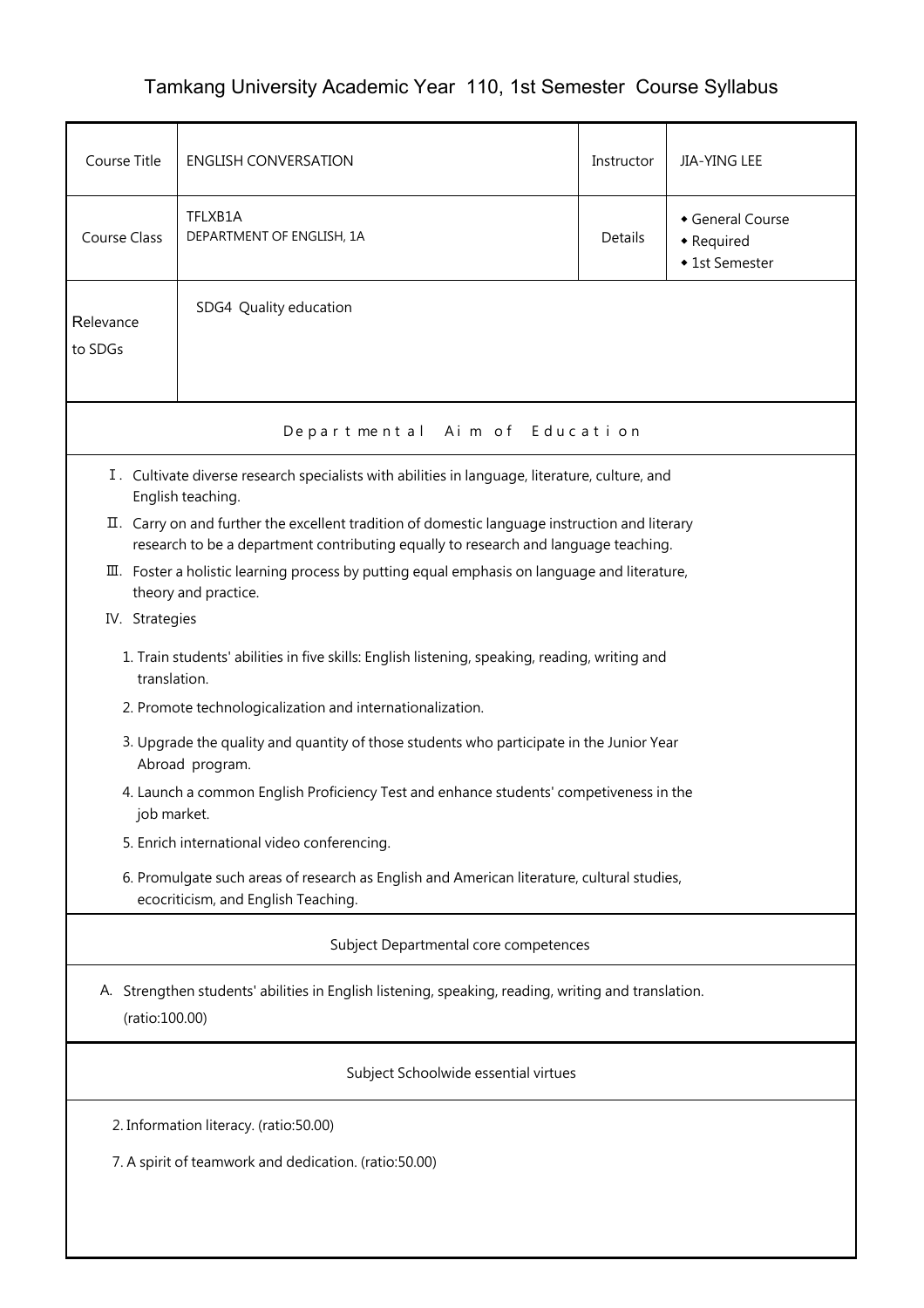|                                                                                                                                                          | Course<br>Introduction                |                                                 |                                                                            | In this beginning-level class, students will learn and practice basic speaking and<br>listening skills, for interpersonal communication. Daily topics of interest and<br>relevance to students will be discussed via pair or small-group discussions. |                                                           |  |  |  |
|----------------------------------------------------------------------------------------------------------------------------------------------------------|---------------------------------------|-------------------------------------------------|----------------------------------------------------------------------------|-------------------------------------------------------------------------------------------------------------------------------------------------------------------------------------------------------------------------------------------------------|-----------------------------------------------------------|--|--|--|
| The correspondences between the course's instructional objectives and the cognitive, affective,                                                          |                                       |                                                 |                                                                            |                                                                                                                                                                                                                                                       |                                                           |  |  |  |
| and psychomotor objectives.                                                                                                                              |                                       |                                                 |                                                                            |                                                                                                                                                                                                                                                       |                                                           |  |  |  |
| Differentiate the various objective methods among the cognitive, affective and psychomotor<br>domains of the course's instructional objectives.          |                                       |                                                 |                                                                            |                                                                                                                                                                                                                                                       |                                                           |  |  |  |
|                                                                                                                                                          |                                       |                                                 |                                                                            |                                                                                                                                                                                                                                                       |                                                           |  |  |  |
| I. Cognitive: Emphasis upon the study of various kinds of knowledge in the cognition of<br>the course's veracity, conception, procedures, outcomes, etc. |                                       |                                                 |                                                                            |                                                                                                                                                                                                                                                       |                                                           |  |  |  |
|                                                                                                                                                          |                                       |                                                 |                                                                            | II. Affective: Emphasis upon the study of various kinds of knowledge in the course's appeal,                                                                                                                                                          |                                                           |  |  |  |
|                                                                                                                                                          |                                       |                                                 | morals, attitude, conviction, values, etc.                                 |                                                                                                                                                                                                                                                       |                                                           |  |  |  |
|                                                                                                                                                          |                                       | manipulation.                                   |                                                                            | III. Psychomotor: Emphasis upon the study of the course's physical activity and technical                                                                                                                                                             |                                                           |  |  |  |
|                                                                                                                                                          |                                       |                                                 |                                                                            |                                                                                                                                                                                                                                                       |                                                           |  |  |  |
|                                                                                                                                                          |                                       | <b>Teaching Objectives</b><br>objective methods |                                                                            |                                                                                                                                                                                                                                                       |                                                           |  |  |  |
| No.                                                                                                                                                      |                                       |                                                 |                                                                            |                                                                                                                                                                                                                                                       |                                                           |  |  |  |
| $\mathbf 1$                                                                                                                                              |                                       |                                                 | Students will be able to express themselves and communicate<br>Psychomotor |                                                                                                                                                                                                                                                       |                                                           |  |  |  |
|                                                                                                                                                          | fluently with others through English. |                                                 |                                                                            |                                                                                                                                                                                                                                                       |                                                           |  |  |  |
|                                                                                                                                                          |                                       |                                                 |                                                                            | The correspondences of teaching objectives : core competences, essential virtues, teaching methods, and assessment                                                                                                                                    |                                                           |  |  |  |
| No.                                                                                                                                                      | Core Competences                      |                                                 | <b>Essential Virtues</b>                                                   | <b>Teaching Methods</b>                                                                                                                                                                                                                               | Assessment                                                |  |  |  |
| 1                                                                                                                                                        | A                                     |                                                 | 27                                                                         | Lecture, Discussion, Publication                                                                                                                                                                                                                      | Testing,<br>Discussion(including<br>classroom and online) |  |  |  |
|                                                                                                                                                          |                                       |                                                 |                                                                            | Course Schedule                                                                                                                                                                                                                                       |                                                           |  |  |  |
| Week                                                                                                                                                     | Date                                  |                                                 |                                                                            | <b>Course Contents</b>                                                                                                                                                                                                                                | <b>Note</b>                                               |  |  |  |
| 1                                                                                                                                                        | $110/09/22$ ~<br>110/09/28            | Orientation                                     |                                                                            |                                                                                                                                                                                                                                                       |                                                           |  |  |  |
| 2                                                                                                                                                        | $110/09/29$ ~<br>110/10/05            | Unit 1- "Make Small Talk"                       |                                                                            |                                                                                                                                                                                                                                                       |                                                           |  |  |  |
| 3                                                                                                                                                        | $110/10/06$ ~<br>110/10/12            | Unit 1 (continued)                              |                                                                            |                                                                                                                                                                                                                                                       |                                                           |  |  |  |
| 4                                                                                                                                                        | $110/10/13$ ~<br>110/10/19            | Unit 1 (continued)                              |                                                                            |                                                                                                                                                                                                                                                       |                                                           |  |  |  |
| 5                                                                                                                                                        | $110/10/20$ ~<br>110/10/26            | Unit 2- "Health Matters"                        |                                                                            |                                                                                                                                                                                                                                                       |                                                           |  |  |  |
|                                                                                                                                                          |                                       |                                                 |                                                                            |                                                                                                                                                                                                                                                       |                                                           |  |  |  |